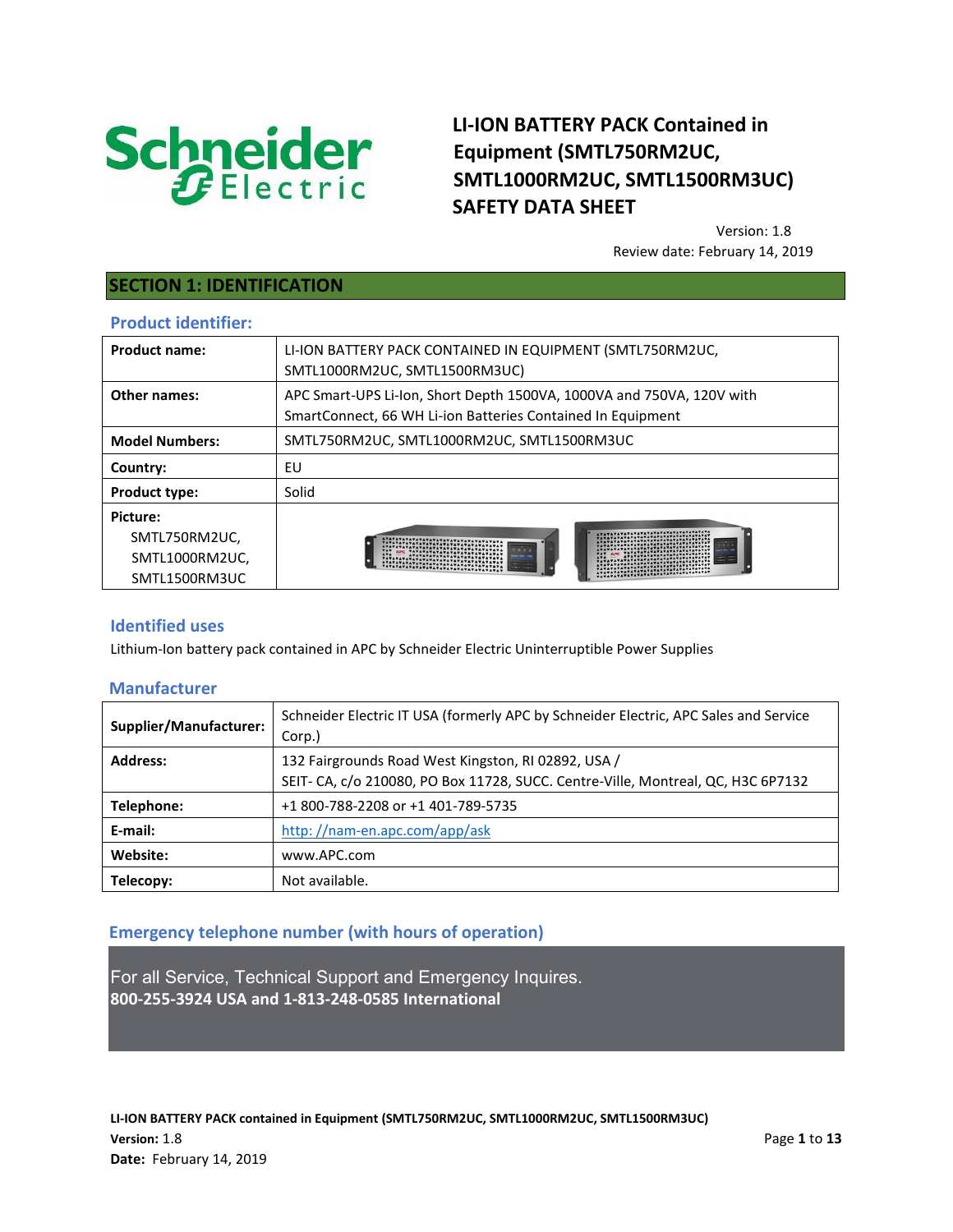## **SECTION 2: HAZARDS IDENTIFICATION**

**Overview**: This product contains a chemical substance. Safety information is given for exposure to the product as sold. Intended use of the product should not result in exposure to the chemical substance. This is a battery. In case of rupture, the below hazards exist.

#### **CAS# 15365-14 (Lithium Iron Phosphate (LiFePO4)) Classification according to GHS**

Not a hazardous substance or mixture. GHS Label elements, including precautionary statements Not a hazardous substance or mixture. Hazards not otherwise classified (HNOC) or not covered by GHS -- NONE

# **CAS# 7440-44-0 (Carbon, as Graphite)**

### **Classification according to GHS**

Not a hazardous substance or mixture. GHS Label elements, including precautionary statements Not a hazardous substance or mixture. Hazards not otherwise classified (HNOC) or not covered by GHS -- NONE

## **CAS# 7429-90-5 (Aluminum)**

#### **Classification according to GHS**

Substances and mixtures which, in contact with water, emit flammable gases (2, 3) Specific target organ toxicity, repeated exposure (1) (Lung) Hazardous to the aquatic environment, long-term hazard (4)

#### **Label Elements**

#### **Hazard Images:**



#### **Hazard Statements:**

H261 In contact with water releases flammable gas.

- H372 Causes damage to organs through prolonged or repeated. exposure (Lung).
- H413 May cause long lasting harmful effects to aquatic life.

#### **Prevention**:

P223 Do not allow contact with water.

P231 + P232 Handle and store contents under inert gas, protect with moisture.

- P280 Wear protective gloves and clothing thoroughly after handling.
- P270 Do not eat, drink or smoke when using this product.
- P273 Avoid release to the environment. Response:

P302 + P335 + P334 IF ON SKIN: Brush off loose particles from skin and immerse in cool water.

- P370 \_ P378 In case of fire: use the appropriate media to put out the fire.
- P314 Seek medical attention if you feel unwell. Storage:
- P402 + P404 Store in a dry place. Store in a closed container.

### **LI-ION BATTERY PACK contained in Equipment (SMTL750RM2UC, SMTL1000RM2UC, SMTL1500RM3UC)**

**Version:** 1.8 Page **2** to **13 Date:** February 14, 2019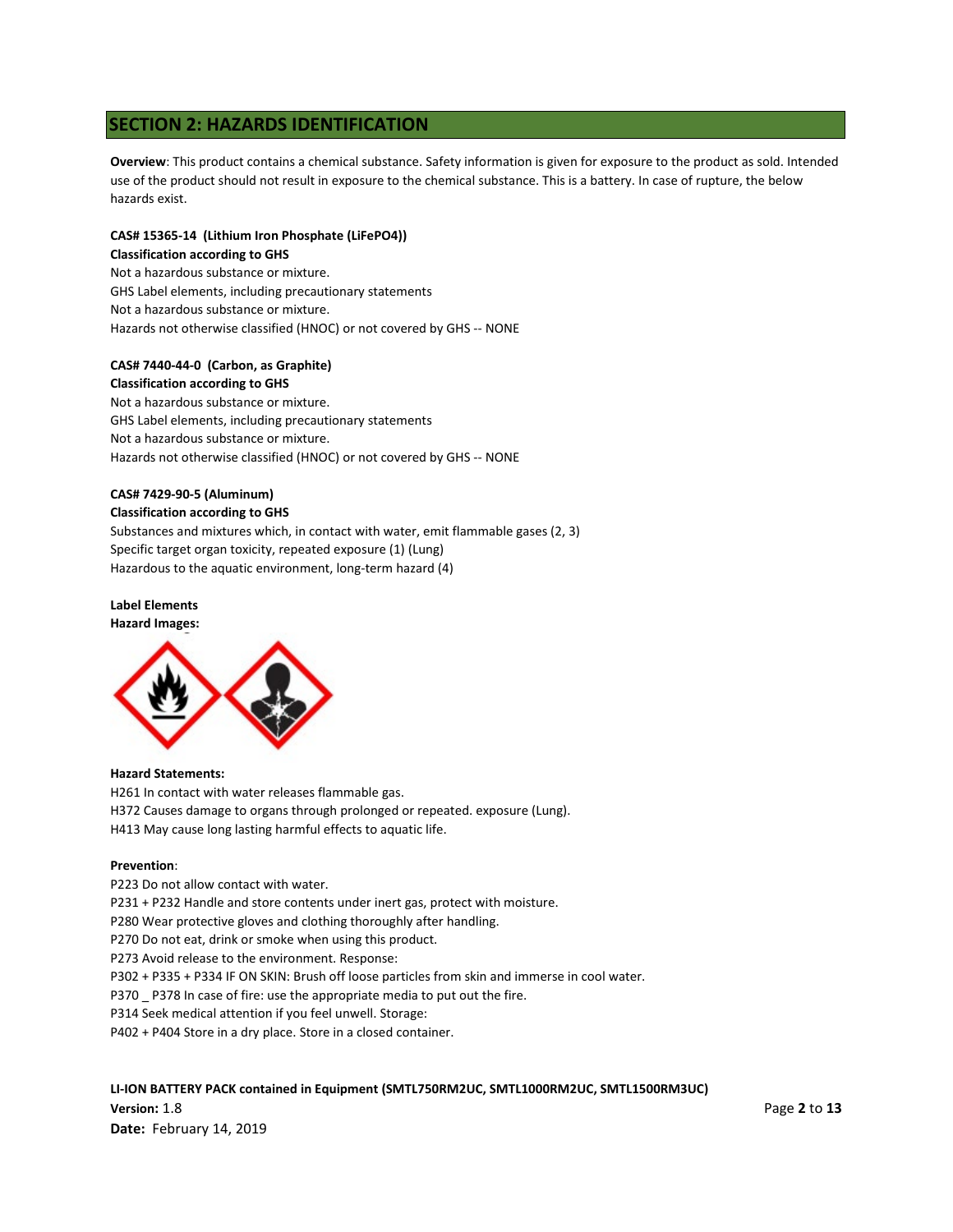#### **Disposal**:

P501 Contents handling to approved waste treatment plants.

#### **Other Hazards**

Physical and Chemical hazards: See Section 10 Human Health Hazards: See Section 11 Environmental Hazards: See Section 12

### **CAS# 7440-50-8 (Copper)**

**Classification according to GHS**  Sensitisation skin (1, 1A, 1B) Specific target organ toxicity, single exposure (1) (digestive system) Specific target organ toxicity, single exposure; Respiratory tract irritation (30)

**Label Elements Hazard Images:**



**Signal word: Danger Hazard Statements**: H317 May cause allergic skin reaction. H370 Causes damage to organs (digestive system). H335 May cause respiratory irritation.

#### **Prevention:**

P260 Do not breathe dust, fume. P272 Contaminated work clothing should not be allowed out of the workplace. P280 Wear protective gloves, eye protection, face protection. P264 Wash skin and clothing thoroughly after handling. P270 Do not eat, drink or smoke when using this product. P271 Use only outdoors or in a well-ventilated area. Response: P302+P352 IF ON SKIN: Wash with plenty of water. P333 + P313 If skin irritation or rash occurs: Seek medical attention. P321 Specific treatment (See additional emergency instructions). P362 + P364 Take off contaminated clothing and wash it before reuse P308 + P311 IF exposed or concerned: Call a POISION CONTROL CENTER. P312 Call a POISION CENTER if you feel unwell. **Storage:** P403 + P233 Store in a well-ventilated place. Keep container tightly closed. P405 Store locked up. **Disposal:** P501 Contents handling to approved waste treatments.

#### **Electrolyte (**Main ingredient: Lithium hexafluorophosphate**)**

#### **Classification according to GHS**  Flammable liquids (3),

Sensitisation skin (1, 1A, 1B)

**LI-ION BATTERY PACK contained in Equipment (SMTL750RM2UC, SMTL1000RM2UC, SMTL1500RM3UC)**

**Version:** 1.8 Page **3** to **13 Date:** February 14, 2019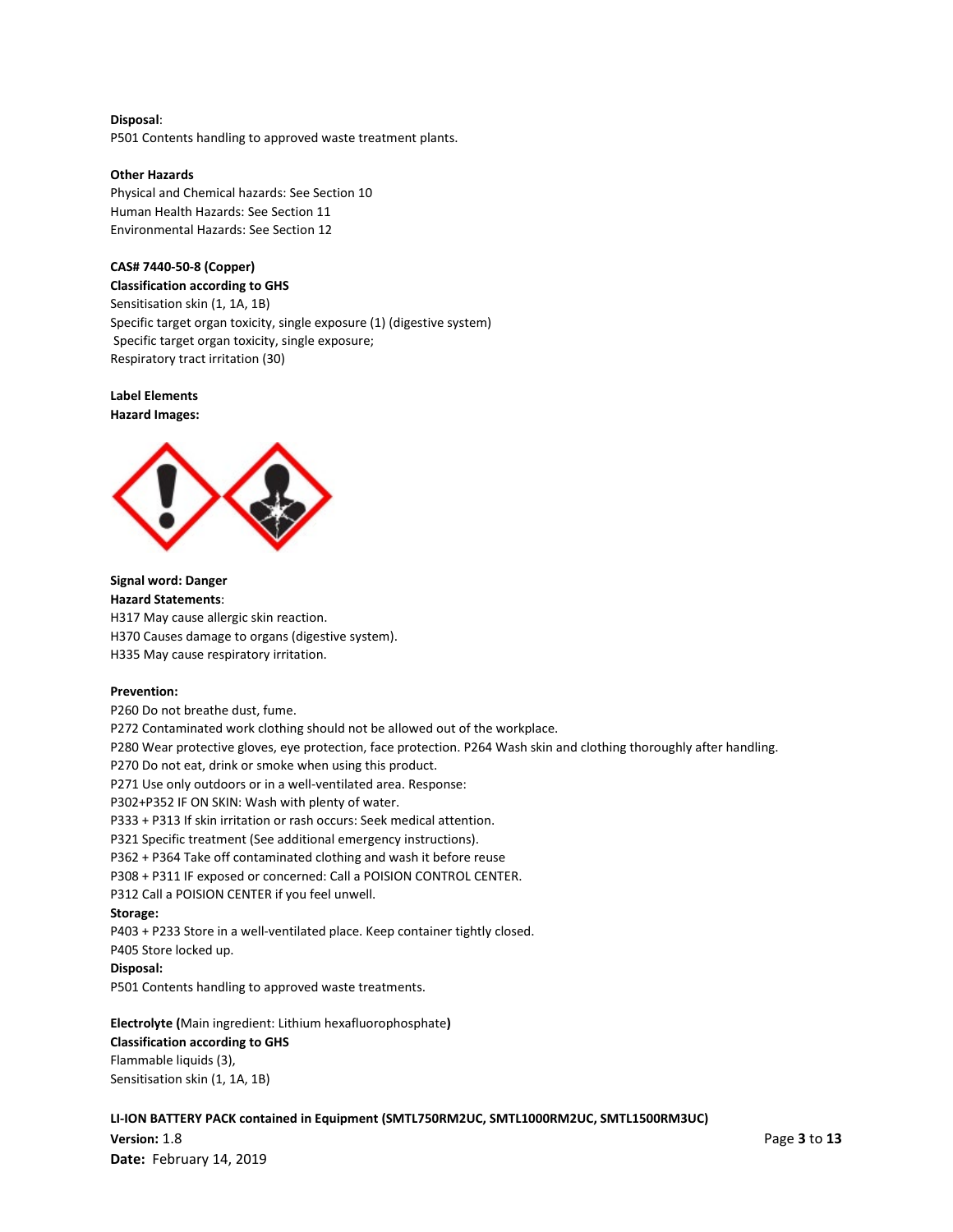Acute toxicity, Oral (Category 4), Skin irritation (Category 2), Eye irritation (Category 2A), Specific target organ toxicity - single exposure (Category 3), Respiratory system Specific target organ toxicity - repeated exposure, Inhalation (Category 1), Bone, Teeth, Specific target organ toxicity - repeated exposure, Oral (Category 2), Kidney Specific target organ toxicity, single exposure (1) (digestive system) Specific target organ toxicity, single exposure; Respiratory tract irritation (30)

#### **Label Elements**

**Hazard Images:**



**Signal word: Danger** 

**Hazard Statements**:

H226 Flammable liquid and vapour.

H302 Harmful if swallowed.

H315 Causes skin irritation.

H319 Causes serious eye irritation.

H335 May cause respiratory irritation.

H372 Causes damage to organs (Bone, Teeth) through prolonged or repeated exposure if inhaled.

H373 May cause damage to org gans (Kidney) through prolonged or repeated exposure if swallowed.

#### **Prevention:**

P210 Keep away from heat/sparks/open flames/hot surfaces. No smoking.

P260 Do not breathe dust/ fume/ gas/ mist/ vapours/ spray.

P264 Wash skin thoroughly after handling.

P270 Do not eat, drink or smoke when using this product.

P280 Wear protective gloves/ eye protection/ face protection.

P301 + P312 + P330 IF SWALLOWED: Call a POISON CENTER/doctor if you feel unwell. Rinse mouth.

P303 + P361 + P353 IF ON SKIN (or hair): Take off immediately all contaminated clothing. Rinse skin with water/shower.

P304 + P340 + P312 IF INHALED: Remove person to fresh air and keep comfortable for breathing. Call a POISON CENTER/doctor if you feel unwell.

P305 + P351 + P338 IF IN EYES: Rinse cautiously with water for several minutes. Remove contact lenses, if present and easy to do. Continue rinsing.

P314 Get medical advice/ attention if you feel unwell.

P332 + P313 If skin irritation occurs: Get medical advice/ attention.

P337 + P313 If eye irritation persists: Get medical advice/ attention.

P362 Take off contaminated clothing and wash before reuse.

P370 + P378 In case of fire: Use dry sand, dry chemical or alcohol-resistant foam to extinguish.

#### **Storage:**

P403 + P233 Store in a well-ventilated place. Keep container tightly closed.

P405 Store locked up.

#### **Disposal:**

P501 Contents handling to approved waste treatments.

**LI-ION BATTERY PACK contained in Equipment (SMTL750RM2UC, SMTL1000RM2UC, SMTL1500RM3UC)**

**Version:** 1.8 Page **4** to **13 Date:** February 14, 2019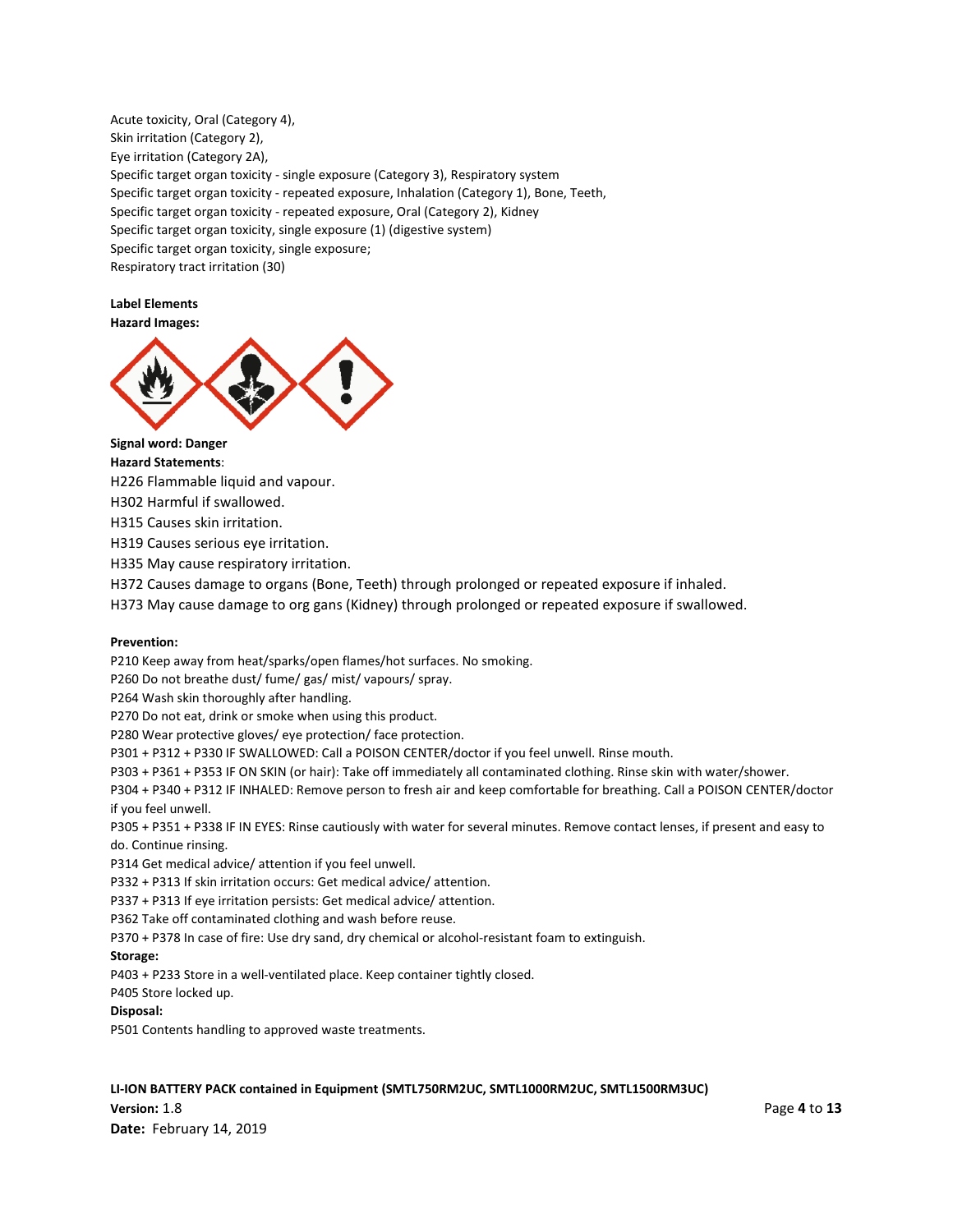## **SECTION 3: COMPOSITION / INFORMATION ON INGREDIENTS**

Substance/Mixture: Mixture. Other means of identification: Not available.

### **CAS number/other identifiers**

| Product/ingredient<br>name          | <b>Identifiers</b> | $\frac{9}{6}$  | Classification<br>OSHA HCS 2015                                                  |
|-------------------------------------|--------------------|----------------|----------------------------------------------------------------------------------|
| Lithium Iron<br>Phosphate (LiFePO4) | CAS: 15365-14-7    | $25 - 35$      | Eye, Skin, Respiratory Irritant                                                  |
| Carbon, as Graphite                 | CAS: 7440-44-0     | $12 - 18$      | Eye, Skin, Respiratory Irritant                                                  |
| Aluminum Metal                      | CAS: 7429-90-5     | $3 - 7$        | Inert                                                                            |
| Copper Metal                        | CAS: 7440-50-8     | $\geq 10 - 30$ | Inert                                                                            |
| Electrolyte (*)                     | Mixture            | $12 - 17$      | Mixture: Flammable; Reactive;<br>Sensitizer; Eye, Skin & Respiratory<br>Irritant |

### **Further Information**

For information purposes:

(\*) Main ingredients: Lithium hexafluorophosphate, organic carbonates

Because of the cell structure the dangerous ingredients will not be available if used properly.

| Mercury content: | $Hg < 0.1$ mg/kg |
|------------------|------------------|
| Cadmium content: | Cd < 1mg/kg      |
| Lead content:    | $Pb < 10$ mg/kg  |

### **SECTION 4: FIRST AID MEASURES**

### **General information**

The following first aid measures are required only in case of exposure to interior battery components after damage of the external battery casing.

Undamaged, closed cells do not represent a danger to the health.

### **Description of necessary first aid measures**

| Eye contact | Rinse immediately with plenty of water, also under the eyelids, for at least 15 minutes. Seek<br>medical treatment by eye specialist. |
|-------------|---------------------------------------------------------------------------------------------------------------------------------------|
|-------------|---------------------------------------------------------------------------------------------------------------------------------------|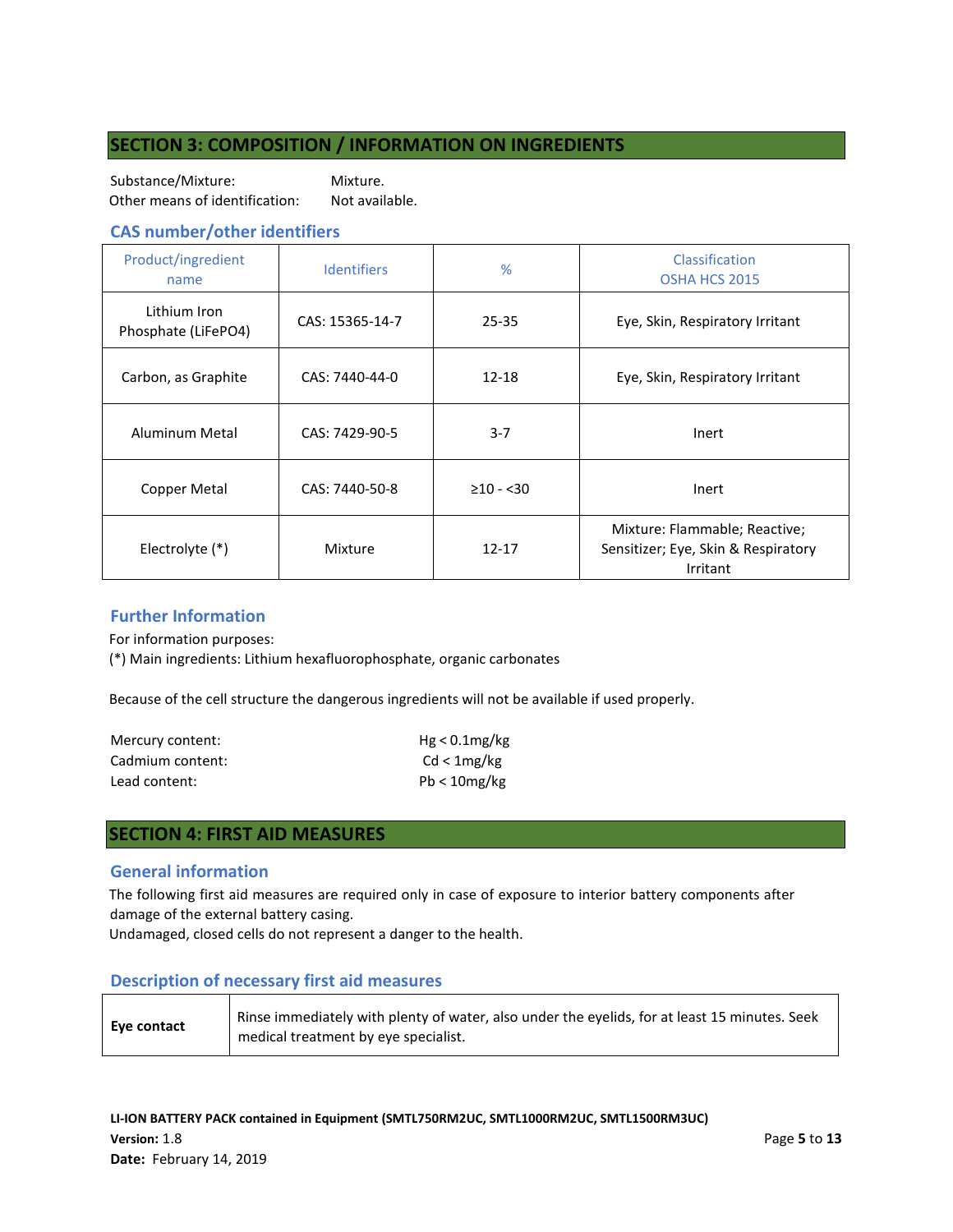| <b>Inhalation</b>   | Ensure of fresh air. Consult a physician.                                                    |
|---------------------|----------------------------------------------------------------------------------------------|
| <b>Skin contact</b> | In case of contact with skin wash off immediately with plenty of water. Consult a physician. |
| Ingestion           | Drink plenty of water.<br>Call a physician immediately.                                      |

# **Most important symptoms/effects, acute and delayed**

## **Potential acute health effects**

| Eye contact                         | No known significant effects or critical hazards. |  |
|-------------------------------------|---------------------------------------------------|--|
| <b>Inhalation</b>                   | No known significant effects or critical hazards. |  |
| <b>Skin contact</b>                 | No known significant effects or critical hazards. |  |
| Ingestion                           | No known significant effects or critical hazards. |  |
| <b>Over-exposure signs/symptoms</b> |                                                   |  |
| Eye contact                         | No known significant effects or critical hazards. |  |
| <b>Inhalation</b>                   | No known significant effects or critical hazards. |  |
| <b>Skin contact</b>                 | No known significant effects or critical hazards. |  |
| Ingestion                           | No known significant effects or critical hazards. |  |

# **Indication of immediate medical attention and special treatment needed, if necessary**

| Notes to physician                         | none                                                                              |  |
|--------------------------------------------|-----------------------------------------------------------------------------------|--|
| <b>Specific treatments</b>                 | No specific treatment                                                             |  |
| <b>Protection of first-aiders</b>          | No action shall be taken involving any personal risk or without suitable training |  |
| See toxicological information (Section 11) |                                                                                   |  |

# **SECTION 5: FIRE-FIGHTING MEASURES**

## **Extinguishing media**

| Suitable extinguishing media                     | Cold water and dry powder in large amount are applicable.<br>Use metal fire extinction powder or dry sand if only few cells are involved.     |
|--------------------------------------------------|-----------------------------------------------------------------------------------------------------------------------------------------------|
| Unsuitable extinguishing<br>media                | None known.                                                                                                                                   |
| Specific hazards arising from<br>the chemical    | May form hydrofluoric acid if electrolyte comes into contact with water.                                                                      |
| <b>Hazards thermal</b><br>decomposition products | In case of fire, the formation of the following flue gases cannot be excluded:<br>Hydrogen fluoride (HF), Carbon monoxide and carbon dioxide. |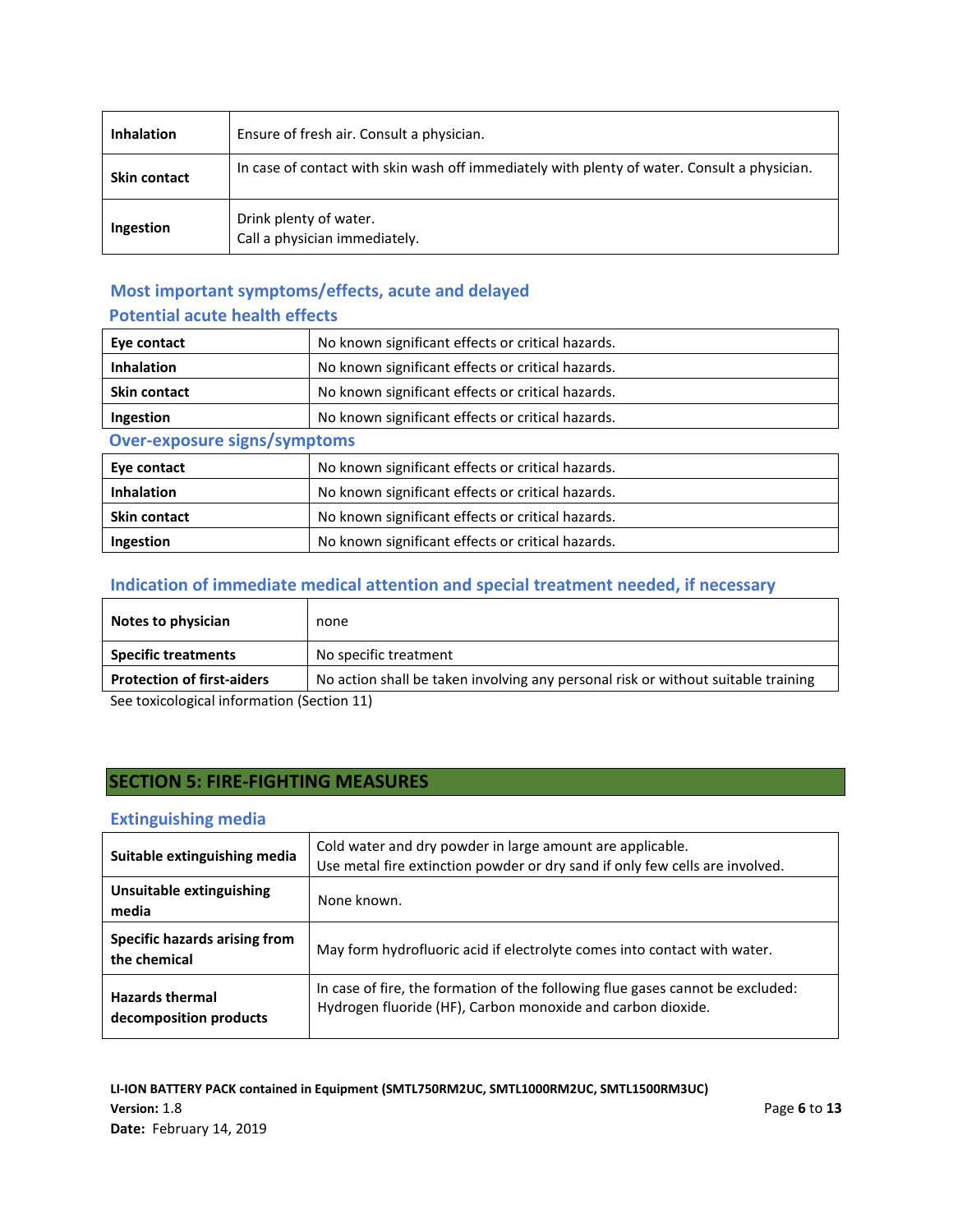| Special protective actions for<br>fire-fighters   | If possible, remove cell(s) from firefighting area. If heated above 125°C,<br>cell(s) can explode/vent. Cell is not flammable but internal organic<br>material will burn if the cell is incinerated. |
|---------------------------------------------------|------------------------------------------------------------------------------------------------------------------------------------------------------------------------------------------------------|
| Special protective equipment<br>for fire-fighters | Wear self-contained breathing apparatus and protective suit.                                                                                                                                         |

## **SECTION 6: ACCIDENTAL RELEASE MEASURES**

### **Personal precautions, protective equipment and emergency procedures**

The information in this section contains generic advice and guidance. The list of Identified Uses in Section 1 should be consulted for any available use-specific information provided in the Exposure Scenario(s).

| For non-emergency<br>personnel | Use personal protective clothing.<br>Avoid contact with skin, eyes and clothing.<br>Avoid breathing fume and gas.                            |
|--------------------------------|----------------------------------------------------------------------------------------------------------------------------------------------|
| For emergency<br>responders    | Take note of any information in Section 8 on suitable and unsuitable materials. See also<br>the information in "For nonemergency personnel". |
| Environmental<br>precautions   | Do not discharge into the drains/surface waters/groundwater.                                                                                 |

### **Methods and materials for containment and cleaning up**

Pick up and send for disposal. Note that the battery pack may contain a charge a Note: See Section 1 for emergency contact information and Section 13 for waste disposal.

## **SECTION 7: HANDLING AND STORAGE**

### **Precautions for safe handling**

| <b>Protective measures</b>                                         | Put on appropriate personal protective equipment (see Section 8).                                                                                                                                                            |
|--------------------------------------------------------------------|------------------------------------------------------------------------------------------------------------------------------------------------------------------------------------------------------------------------------|
| Advice on safe handling                                            | Avoid short circuiting the cell. Avoid mechanical damage of the cell. Do not open<br>or disassemble.<br>Advice on protection against fire and explosion<br>Keep away from open flames, hot surfaces and sources of ignition. |
| Conditions for safe storage,<br>including any<br>incompatibilities | Storage at room temperature at approx. 20°C, 60% of the nominal capacity (OCV<br>approx. 3.6 - 3.9 V).<br>Keep in closed original container.                                                                                 |

## **SECTION 8: EXPOSURE CONTROLS / PERSONAL PROTECTION**

### **Control parameters**

The information in this section contains generic advice and guidance. Information is provided based on typical anticipated uses of the product. Additional measures might be required for bulk handling or other uses that could significantly increase worker exposure or environmental releases.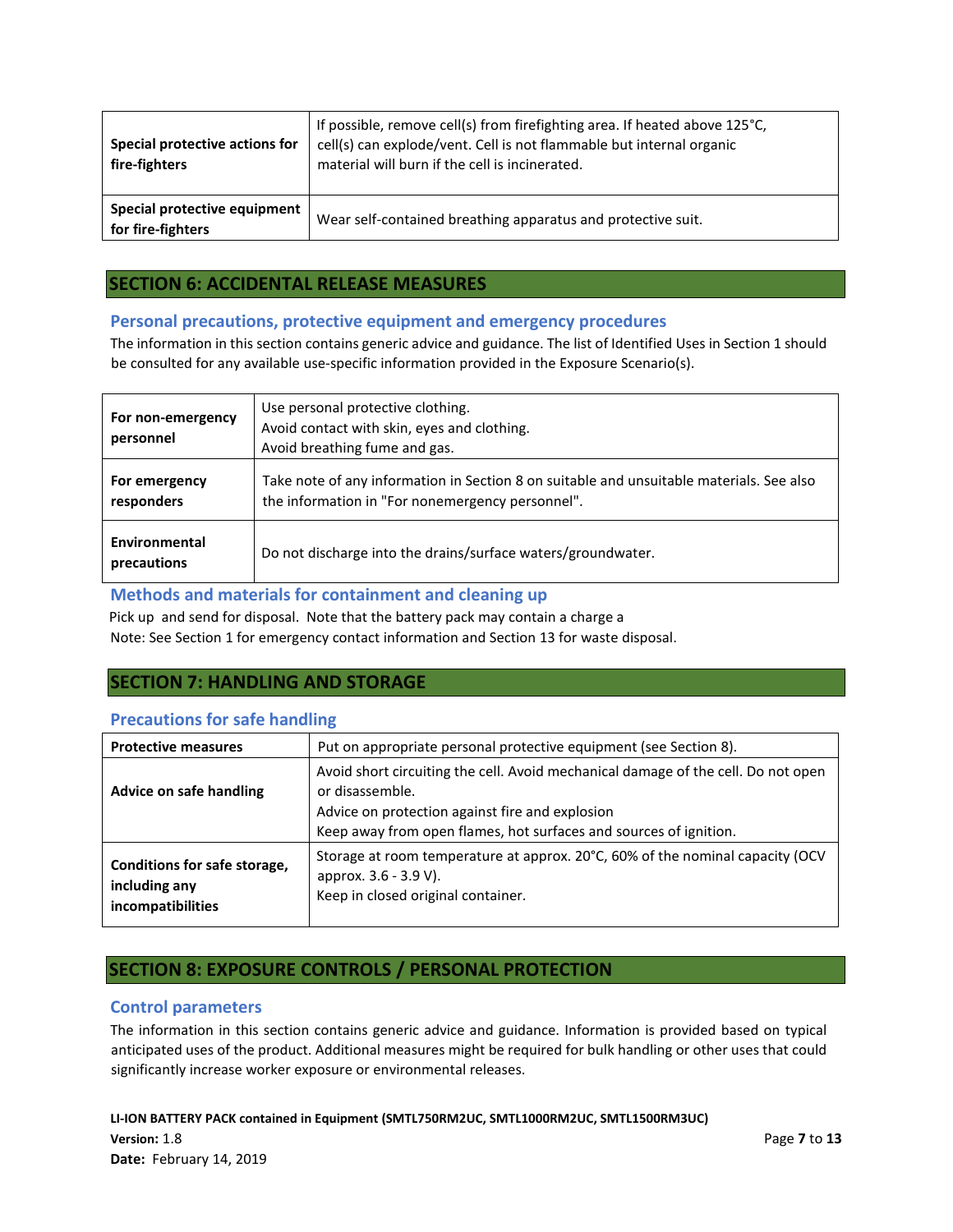## **Occupational exposure limits**

No exposure limit value known

|                               | If this product contains ingredients with exposure limits, personal,<br>workplace atmosphere or biological monitoring may be required to<br>determine the effectiveness of the ventilation or other control measures<br>and/or the necessity to use respiratory protective equipment. Reference<br>should be made to monitoring standards, such as the following: European<br>Standard EN 689 (Workplace atmospheres - Guidance for the assessment |
|-------------------------------|----------------------------------------------------------------------------------------------------------------------------------------------------------------------------------------------------------------------------------------------------------------------------------------------------------------------------------------------------------------------------------------------------------------------------------------------------|
| <b>Recommended monitoring</b> | of exposure by inhalation to chemical agents for comparison with limit                                                                                                                                                                                                                                                                                                                                                                             |
| procedures                    | values and measurement strategy) European Standard EN 14042                                                                                                                                                                                                                                                                                                                                                                                        |
|                               | (Workplace atmospheres - Guide for the application and use of                                                                                                                                                                                                                                                                                                                                                                                      |
|                               | procedures for the assessment of exposure to chemical and biological                                                                                                                                                                                                                                                                                                                                                                               |
|                               | agents) European Standard EN 482 (Workplace atmospheres - General                                                                                                                                                                                                                                                                                                                                                                                  |
|                               | requirements for the performance of procedures for the measurement of                                                                                                                                                                                                                                                                                                                                                                              |
|                               | chemical agents) Reference to national guidance documents for methods                                                                                                                                                                                                                                                                                                                                                                              |
|                               | for the determination of hazardous substances will also be required.                                                                                                                                                                                                                                                                                                                                                                               |

### **DNELs/DMELs**

No DNELs/DMELs available.

### **PNECs**

No PNECs available.

### **8.2 Exposure controls**

| Appropriate<br>engineering controls | No specific precautions necessary. |
|-------------------------------------|------------------------------------|
| Environmental<br>exposure controls  | No specific precautions necessary. |

# **Individual protection measures**

| <b>Hygiene measures</b>       | When using do not eat, drink or smoke. Wash hands before breaks and after work. |  |
|-------------------------------|---------------------------------------------------------------------------------|--|
| Eye/face protection           | No specific precautions necessary.                                              |  |
| <b>Hand protection</b>        | No specific precautions necessary.                                              |  |
| <b>Body protection</b>        | No specific precautions necessary.                                              |  |
| Other skin protection         | No specific precautions necessary.                                              |  |
| <b>Respiratory protection</b> | No specific precautions necessary.                                              |  |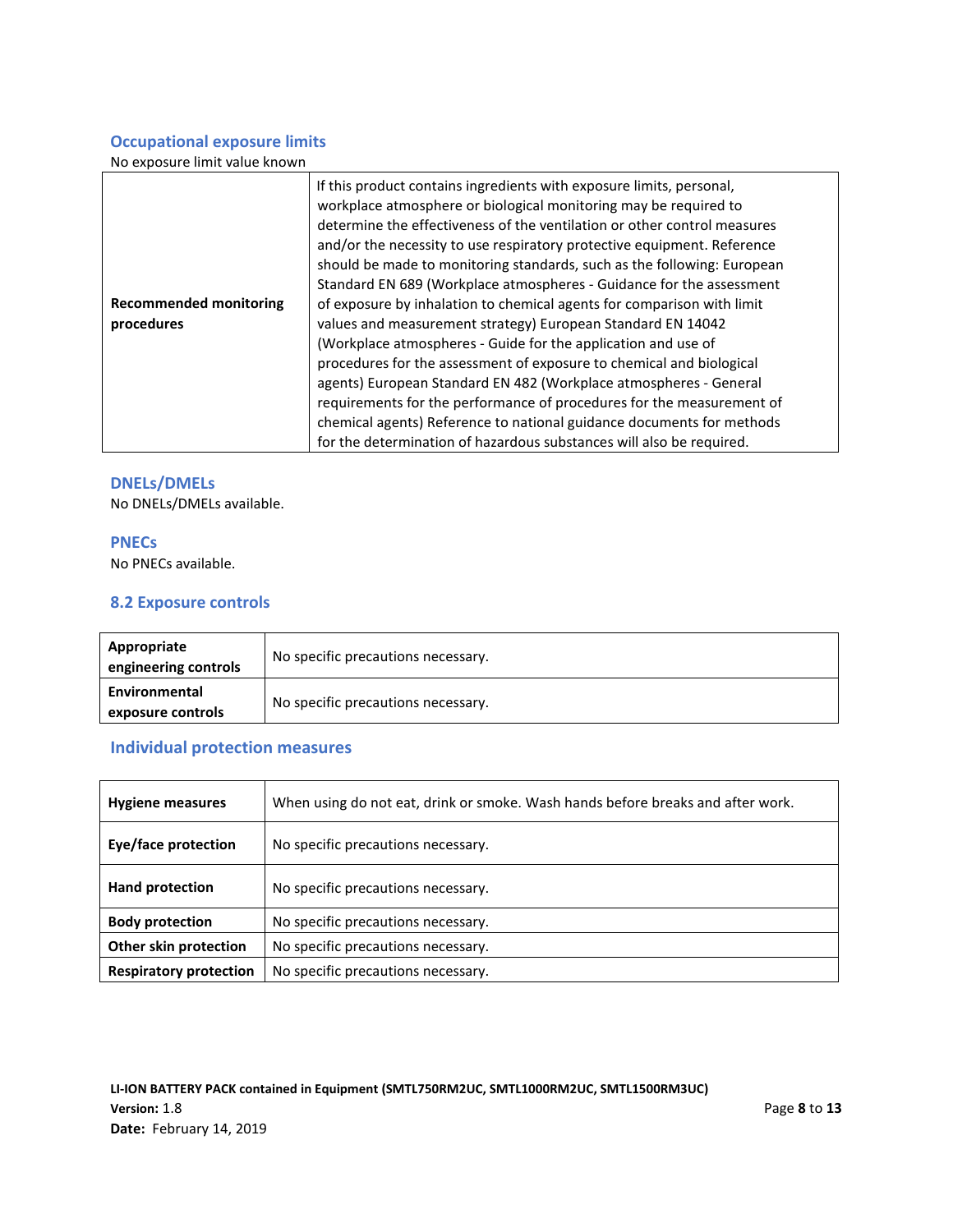# **SECTION 9: PHYSICAL AND CHEMICAL PROPERTIES**

### **Appearance**

| <b>Physical state</b>                        | Solid.          |
|----------------------------------------------|-----------------|
| Color                                        | Various.        |
| Odor                                         | Odorless.       |
| <b>Odor threshold</b>                        | Not applicable. |
| рH                                           | Not applicable. |
| <b>Melting point</b>                         | Not applicable. |
| <b>Boiling point</b>                         | Not applicable. |
| <b>Flash point</b>                           | Not applicable. |
| <b>Evaporation rate</b>                      | Not applicable. |
| Flammability (solid, gas)                    | Not applicable. |
| Lower and upper explosive (flammable) limits | Not applicable. |
| Vapor pressure                               | Not applicable. |
| Vapor density                                | Not applicable. |
| <b>Relative density</b>                      | Not applicable. |
| Solubility in water                          | Insoluble.      |
| Partition coefficient: n-octanol/water       | Not applicable. |
| <b>Auto-ignition temperature</b>             | Not applicable. |
| <b>Decomposition temperature</b>             | Not applicable. |
| <b>Viscosity</b>                             | Not applicable. |

# **SECTION 10: STABILITY AND REACTIVITY**

| Reactivity                                   | No specific test data related to reactivity available for this product or its<br>ingredients.              |
|----------------------------------------------|------------------------------------------------------------------------------------------------------------|
| <b>Chemical stability</b>                    | The product is stable.                                                                                     |
| <b>Possibility of hazardous</b><br>reactions | Hazardous reactions will not occur.                                                                        |
| <b>Conditions to avoid</b>                   | Keep away from open flames, hot surfaces and sources of ignition. Do not<br>puncture, crush or incinerate. |
| Incompatible materials                       | No materials to be especially mentioned.                                                                   |
| <b>Hazardous decomposition</b><br>products   | In case of open cells, there is the possibility of hydrofluoric acid and<br>carbon monoxide release.       |
| <b>Additional information</b>                | No decomposition if stored and applied as directed.                                                        |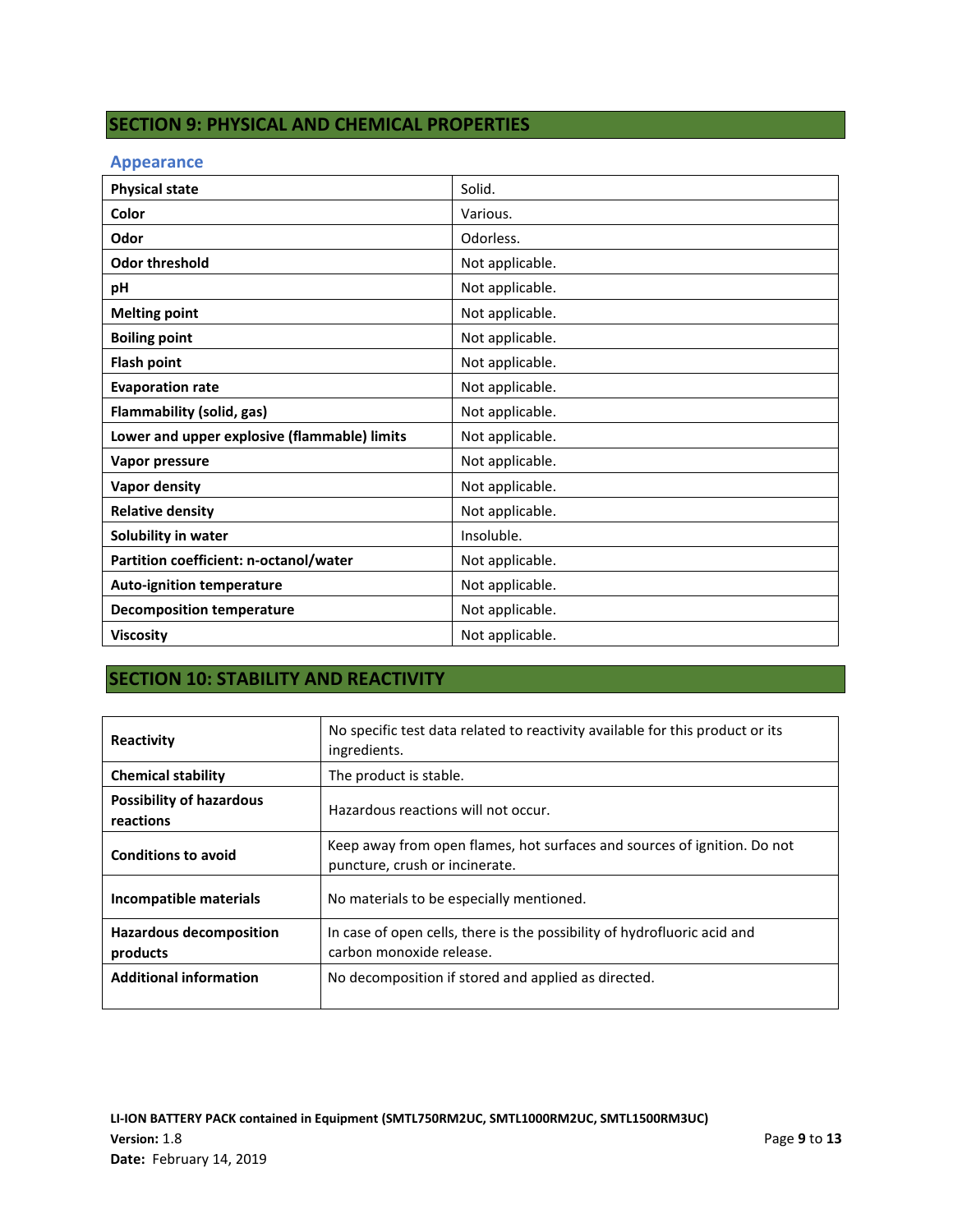## **SECTION 11: TOXICOLOGICAL INFORMATION**

### **Information on toxicological effects**

| <b>Acute toxicity</b>                                 | There is no data available. |
|-------------------------------------------------------|-----------------------------|
| <b>Irritation/Corrosion</b>                           | There is no data available. |
| Sensitization                                         | There is no data available. |
| <b>Mutagenicity</b>                                   | There is no data available. |
| Carcinogenicity                                       | There is no data available. |
| <b>Reproductive toxicity</b>                          | There is no data available. |
| <b>Teratogenicity</b>                                 | There is no data available. |
| Specific target organ toxicity (single exposure)      | There is no data available. |
| Specific target organ toxicity (repeated<br>exposure) | There is no data available. |
| <b>Aspiration hazard</b>                              | There is no data available. |

Information on the likely routes of exposure: Dermal contact, Eye contact, Inhalation, Ingestion.

### **Potential acute health effects**

| Eye contact         | No known significant effects or critical hazards. |
|---------------------|---------------------------------------------------|
| <b>Inhalation</b>   | No known significant effects or critical hazards. |
| <b>Skin contact</b> | No known significant effects or critical hazards. |
| Ingestion           | No known significant effects or critical hazards. |

## **Symptoms related to the physical, chemical and toxicological characteristics**

| Eye contact         | No known significant effects or critical hazards. |
|---------------------|---------------------------------------------------|
| <b>Inhalation</b>   | No known significant effects or critical hazards. |
| <b>Skin contact</b> | No known significant effects or critical hazards. |
| Ingestion           | No known significant effects or critical hazards. |

## **Delayed and immediate effects and also chronic effects from short and long term exposure Short term exposure**

| <b>Potential immediate effects</b> | No known significant effects or critical hazards. |
|------------------------------------|---------------------------------------------------|
| <b>Potential delayed effects</b>   | No known significant effects or critical hazards. |

### **Long term exposure**

| <b>Potential immediate effects</b> | No known significant effects or critical hazards. |
|------------------------------------|---------------------------------------------------|
| <b>Potential delayed effects</b>   | No known significant effects or critical hazards. |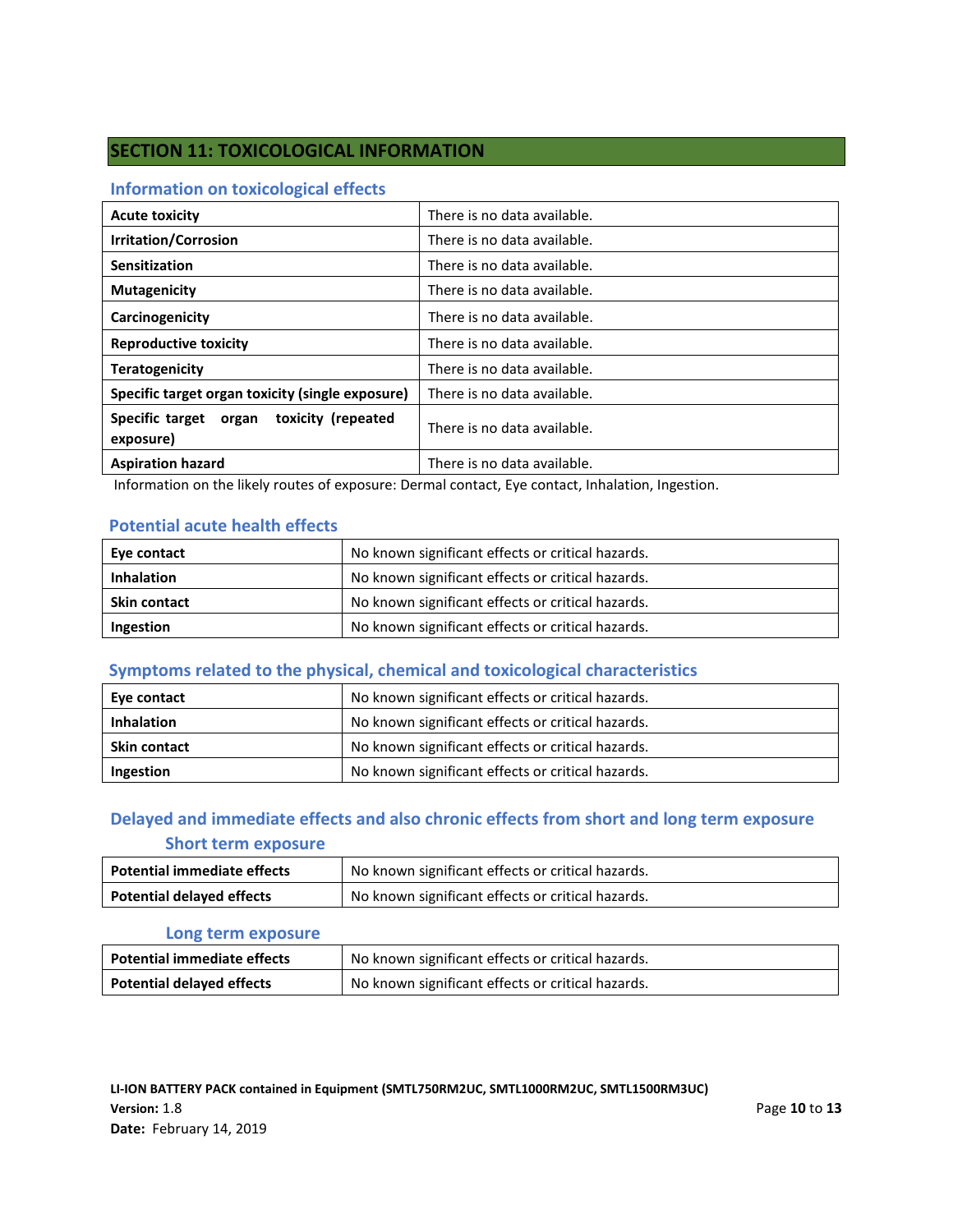## **Potential chronic health effects**

| General                      | No known significant effects or critical hazards. |
|------------------------------|---------------------------------------------------|
| Carcinogenicity              | No known significant effects or critical hazards. |
| <b>Mutagenicity</b>          | No known significant effects or critical hazards. |
| <b>Teratogenicity</b>        | No known significant effects or critical hazards. |
| <b>Developmental effects</b> | No known significant effects or critical hazards. |
| <b>Fertility effects</b>     | No known significant effects or critical hazards. |

### **Numerical measures of toxicity**

Acute toxicity estimates: There is no data available.

## **SECTION 12: ECOLOGICAL INFORMATION**

| Toxicity                             | There is no data available. |
|--------------------------------------|-----------------------------|
| <b>Persistence and degradability</b> | There is no data available. |
| <b>Bioaccumulative potential</b>     | There is no data available. |

### **Mobility in soil**

| Soil/water partition coefficient (Koc) | No data available.                                |
|----------------------------------------|---------------------------------------------------|
| Other adverse effects                  | No known significant effects or critical hazards. |

### **Further information**

Ecological injuries are not known or expected under normal use. Do not flush into surface water or sanitary sewer system.

### **SECTION 13: DISPOSAL CONSIDERATIONS**

The information in this section contains generic advice and guidance. Consult local recycling or disposal service providers for further information.

### **13.1 Advice on disposal**

### **Product**

| <b>Methods of disposal</b> | The generation of waste should be avoided or minimized wherever<br>possible. Disposal of this product, solutions and any by-products should<br>comply with the requirements of environmental protection and waste<br>disposal legislation and any regional local authority requirements.<br>Dispose of surplus and non-recyclable products via a licensed waste<br>disposal contractor. Waste should not be disposed of untreated to the<br>sewer unless fully compliant with the requirements of all authorities |
|----------------------------|-------------------------------------------------------------------------------------------------------------------------------------------------------------------------------------------------------------------------------------------------------------------------------------------------------------------------------------------------------------------------------------------------------------------------------------------------------------------------------------------------------------------|
|                            | with jurisdiction.                                                                                                                                                                                                                                                                                                                                                                                                                                                                                                |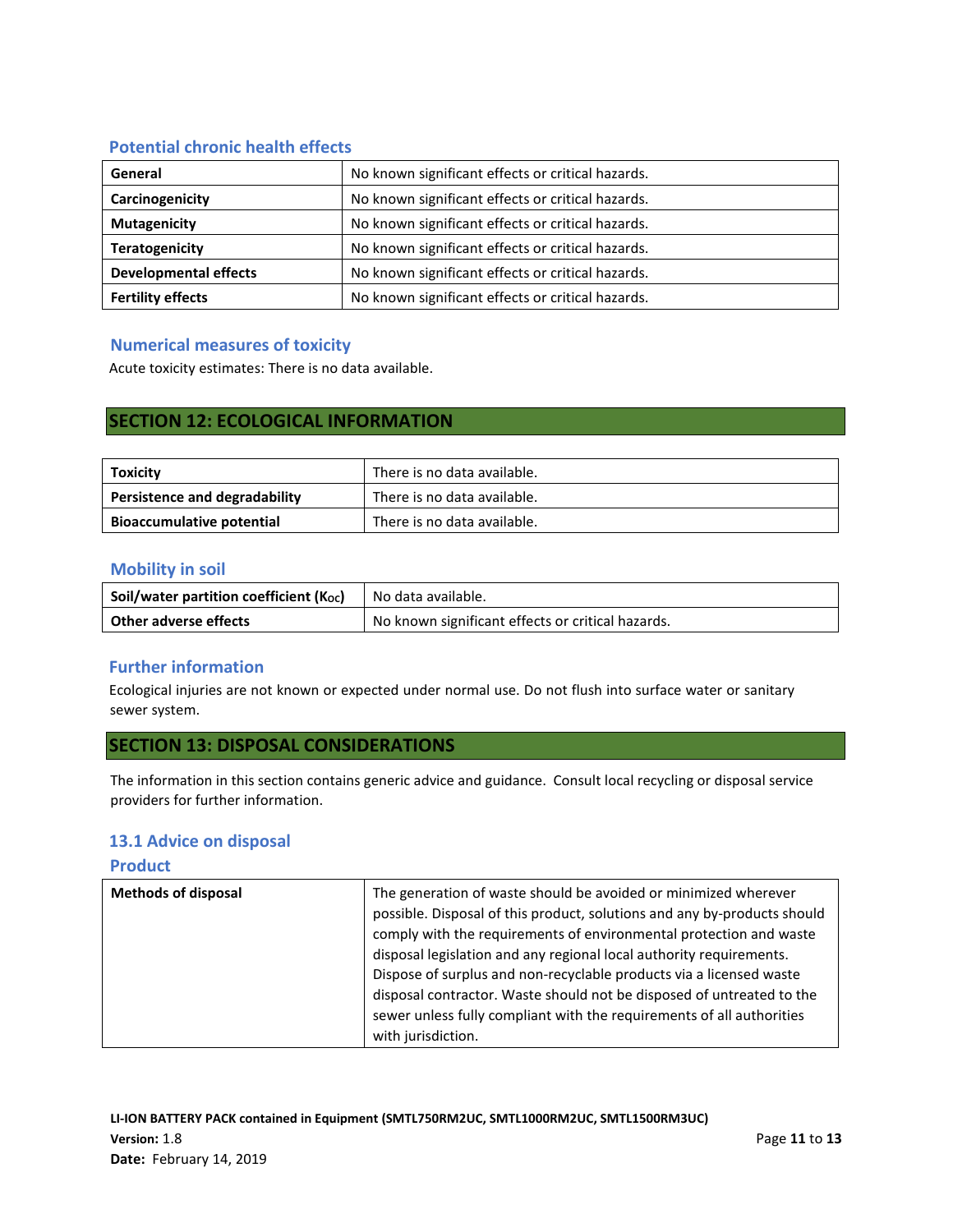| Hazardous waste | This product is not regarded as hazardous waste, as defined by EU |
|-----------------|-------------------------------------------------------------------|
|                 | Directive 91/689/EEC.                                             |

### **Packaging**

| <b>Methods of disposal</b> | The generation of waste should be avoided or minimised wherever<br>possible. Waste packaging should be recycled. Incineration or landfill<br>should only be considered when recycling is not feasible. |
|----------------------------|--------------------------------------------------------------------------------------------------------------------------------------------------------------------------------------------------------|
|                            |                                                                                                                                                                                                        |

### **SECTION 14: TRANSPORT INFORMATION**

Under IATA Dangerous Goods Regulations 60th Edition effective 1st January 2019 until 31st December 2019 accordance to IATA-Resolution 618 Annex "A" and in consultation with ICAO, Schneider Electric certifies that the referenced products are classified as follows:

|                                                            | <b>DOT</b>                                                                                                                                                                                                                                                                                                                                                                            | <b>TDG</b>                                                                 | <b>IMDG</b>                                                                | <b>IATA</b>                                                                |
|------------------------------------------------------------|---------------------------------------------------------------------------------------------------------------------------------------------------------------------------------------------------------------------------------------------------------------------------------------------------------------------------------------------------------------------------------------|----------------------------------------------------------------------------|----------------------------------------------------------------------------|----------------------------------------------------------------------------|
| <b>UN number</b>                                           | UN3481                                                                                                                                                                                                                                                                                                                                                                                | UN3481                                                                     | <b>UN3481</b>                                                              | <b>UN3481</b>                                                              |
| <b>UN proper</b><br>shipping name                          | LITHIUM ION<br><b>BATTERIES</b><br><b>CONTAINED IN</b><br><b>EQUIPMENT</b>                                                                                                                                                                                                                                                                                                            | LITHIUM ION<br><b>BATTERIES</b><br><b>CONTAINED IN</b><br><b>EQUIPMENT</b> | LITHIUM ION<br><b>BATTERIES</b><br><b>CONTAINED IN</b><br><b>EQUIPMENT</b> | LITHIUM ION<br><b>BATTERIES</b><br><b>CONTAINED IN</b><br><b>EQUIPMENT</b> |
| <b>Hazard Class</b>                                        | Class 9                                                                                                                                                                                                                                                                                                                                                                               | Class 9                                                                    | Class 9                                                                    | Class 9                                                                    |
| <b>Packing</b><br><b>Instruction &amp;</b><br><b>Label</b> | PI966 Section II                                                                                                                                                                                                                                                                                                                                                                      | PI966 Section II                                                           | PI966 Section II                                                           | PI966 Section II                                                           |
| <b>Additional</b><br>information                           | Less than 100 WH (66 WH each)<br>Note that the lithium ion battery packed with the product or shipped alone are in full<br>compliance with Section II of PI 966 and can be shipped in any quantity by air, road or sea.<br>Net weight of lithium battery per piece of equipment (per box)<br>SMTL750RM2UC = 1.86 kg (2)<br>SMTL1000RM2UC = 2.80 kg (3)<br>SMTL1500RM3UC = 3.73 Kg (4) |                                                                            |                                                                            |                                                                            |

### **AERG : 147**

Note: Original packaging is strong rigid outer packaging equivalent to its capacity and intended use. As a lithium ion battery contained within equipment, the unit is not subject to State of Charge Restrictions (SOC). The battery

**LI-ION BATTERY PACK contained in Equipment (SMTL750RM2UC, SMTL1000RM2UC, SMTL1500RM3UC) Version:** 1.8 Page **12** to **13 Date:** February 14, 2019